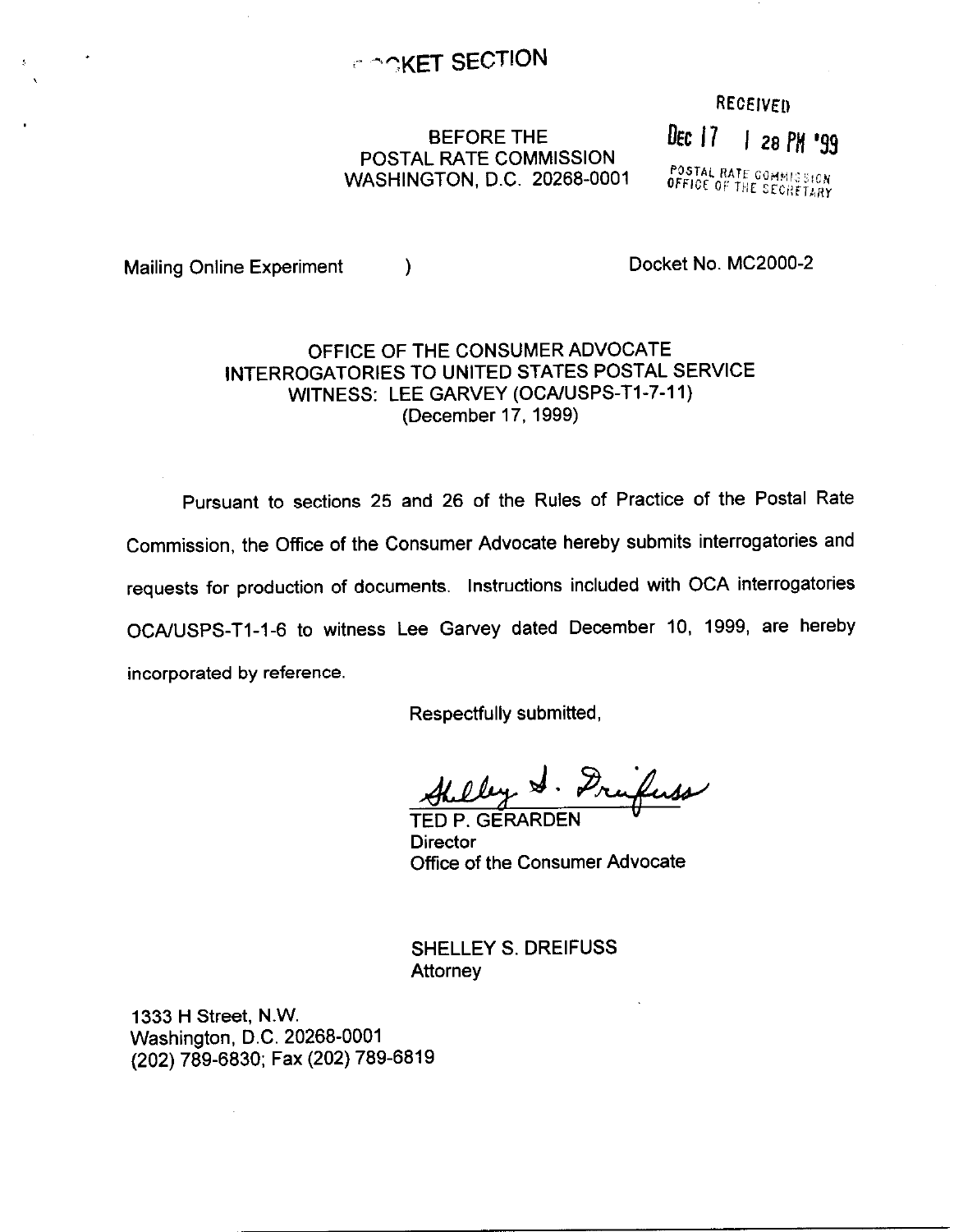OCAIUSPS-Tl-7. Please refer to your testimony at page 16, lines 4-6, concerning automation basic rates for Mailing Online during the experiment. According to the Postal Service, 25 print sites are expected to be in operation by the end of the experiment. Each print site will house a dedicated server to receive Mailing Online mailings processed for printing by the Postal Service's processing center.

Assume, however, that a competitive hybrid mail service contracts with each print site operator to install another server identical to the Postal Service's server at each print site and the operator charges the same printing fees. Also assume that on the same day both the Postal Service and the competitive hybrid mail service transmit to the print site operator identical small-volume mailings (i.e., having the same volume below the threshold minimum, job-type characteristics, and page count) that cannot be batched. Please confirm the only difference between the two mailings would be the postage paid upon entry. That is, that all of the Postal Service's Mailing Online mailpieces would be charged the Automation Basic rate, while the mailpieces of the competitive hybrid mail service provider would be charged rates for which the mailpieces qualify (i.e., the single piece rate). If you do not confirm, please explain.

OCA/USPS-Tl-8. Please refer to your testimony at page 16, lines 4-6, concerning automation basic rates for Mailing Online during the experiment, and your response to the Commission's Notice of Inquiry No. 1, Issue 3, in Docket No. MC98-1.

a. Please confirm that during the experiment the Postal Service will license or certify competitive hybrid mail service providers that are "functional equivalents" of Mailing Online. If you do not confirm, please explain.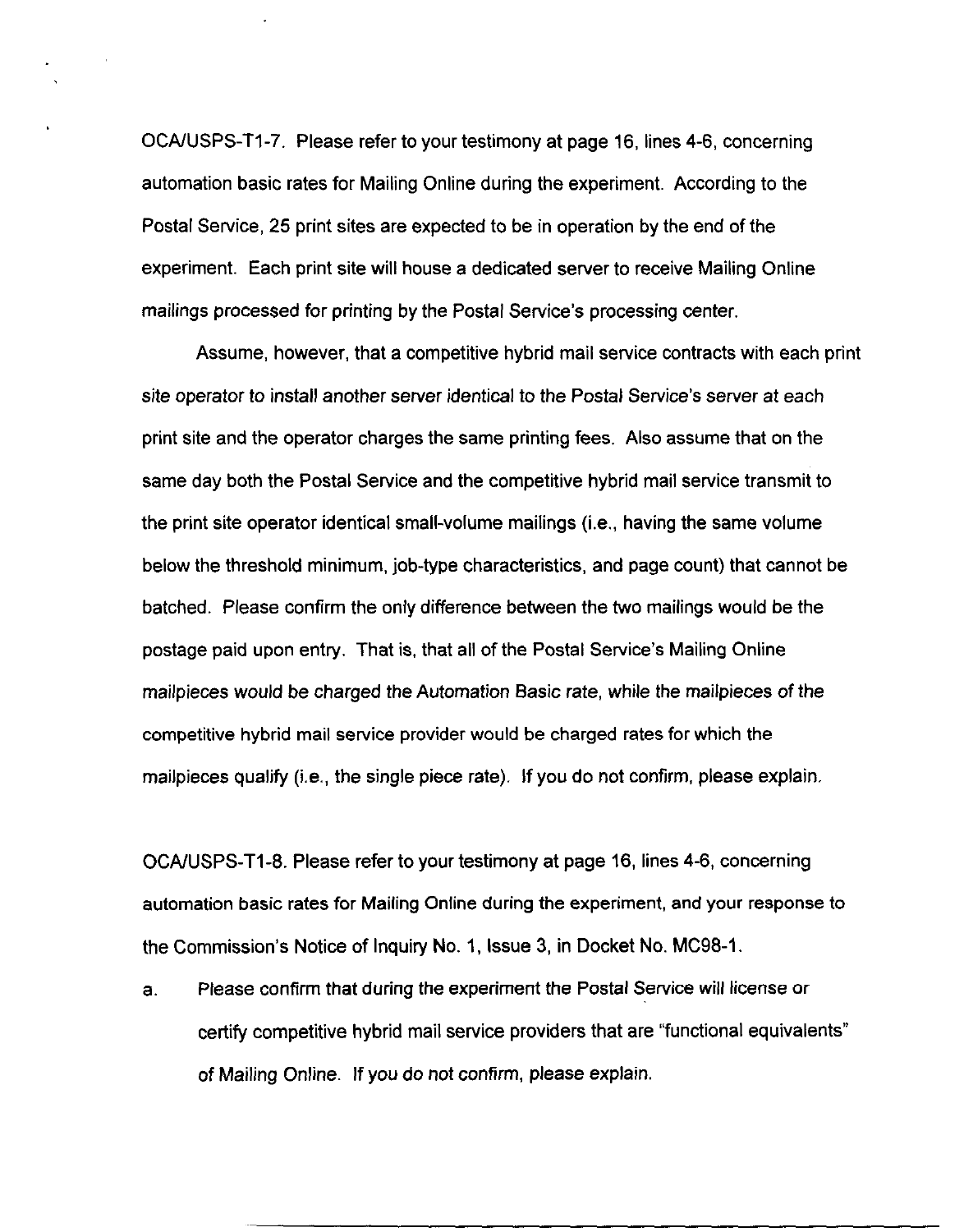b. Please confirm that competitive hybrid mail service providers so licensed or certified by the Postal Service would be able to offer First-Class Mail and Standard (A) Mail Automation Basic rates to small-volume mailings (i.e., mailings with volumes below the minimum requirements of the respective mail classes). If you do not confirm, please explain.

OCA/USPS-T1-9. Please refer to the section of your testimony entitled "VI. Batching," on pages 14 and 15.

- a. Are the terms "batching," and the terms "merge" and "merger" as used in this section synonymous? Please define (and distinguish each term, if necessary).
- b. On the first day of the experiment, within First-Class Mail and within Standard (A) Mail, will the Version 3 system software be able to batch non-merge mail documents? Please explain. If the Version 3 system software will not be able to batch non-merge mail documents on the first day of the experiment, please explain when during the experiment that capability will exist.

OCA/USPS-T1-10. Please refer to the section of your testimony entitled "VI. Batching," on pages 14 and 15.

a. On the first day of the experiment, within First-Class Mail and within Standard (A) Mail, will the Version 3 system software be able to batch all letter-shaped 1) merge mail documents having the same job-type and page count and 2) nonmerge mail documents having the same job-type and page count? Please explain, If the Version 3 system software will not be able to batch such letter-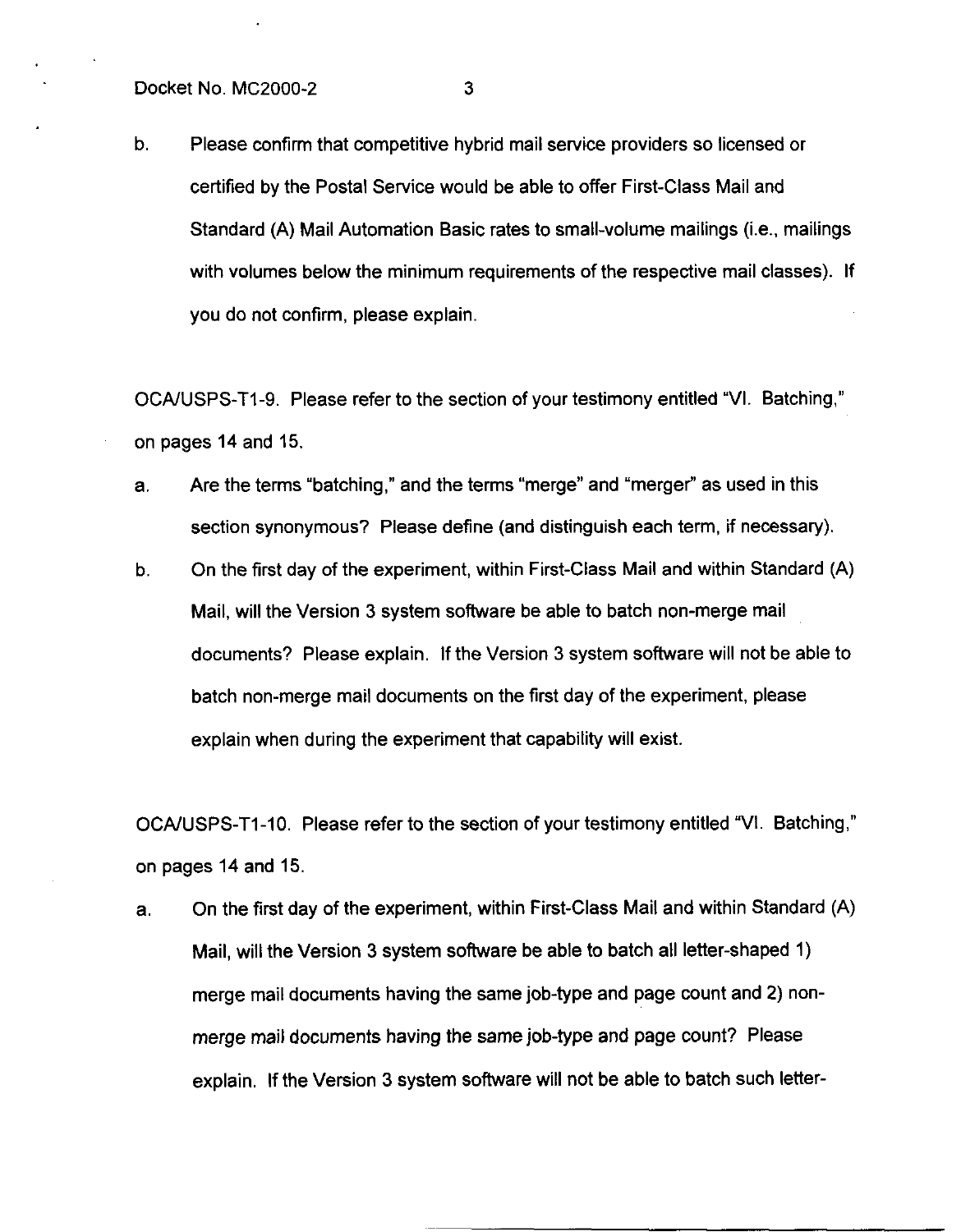### Docket No. MC2000-2 4

shaped merge mail and non-merge mail documents on the first day of the experiment, please explain when during the experiment that capability will exist.

- b. On the first day of the experiment, within First-Class Mail and within Standard (A) Mail, will the Version 3 system software be able to batch all letter-shaped 1) merge mail documents having the same job-type but different page counts and 2) non-merge mail documents having the same job-type but different page counts? Please explain. If the Version 3 system software will not be able to batch such letter-shaped merge mail and non-merge mail documents on the first day of the experiment, please explain when during the experiment that capability will exist.
- C. On the first day of the experiment, within First-Class Mail and within Standard (A) Mail, will the Version 3 system software be able to batch all letter-shaped 1) merge mail documents having the same page count but different job-types and 2) non-merge mail documents having the same page count but different job-types? Please explain. If the Version 3 system software will not be able to batch such letter-shaped merge mail and non-merge mail documents on the first day of the experiment, please explain when during the experiment that capability will exist.
- d. On the first day of the experiment, within First-Class Mail and within Standard (A) Mail, will the Version 3 system software be able to batch all flat-shaped 1) merge mail documents having the same job-type and page count and 2) non-merge mail documents having the same job-type and page count? Please explain. If the Version 3 system software will not be able to batch such flat-shaped merge mail and non-merge mail documents on the first day of the experiment, please explain when during the experiment that capability will exist.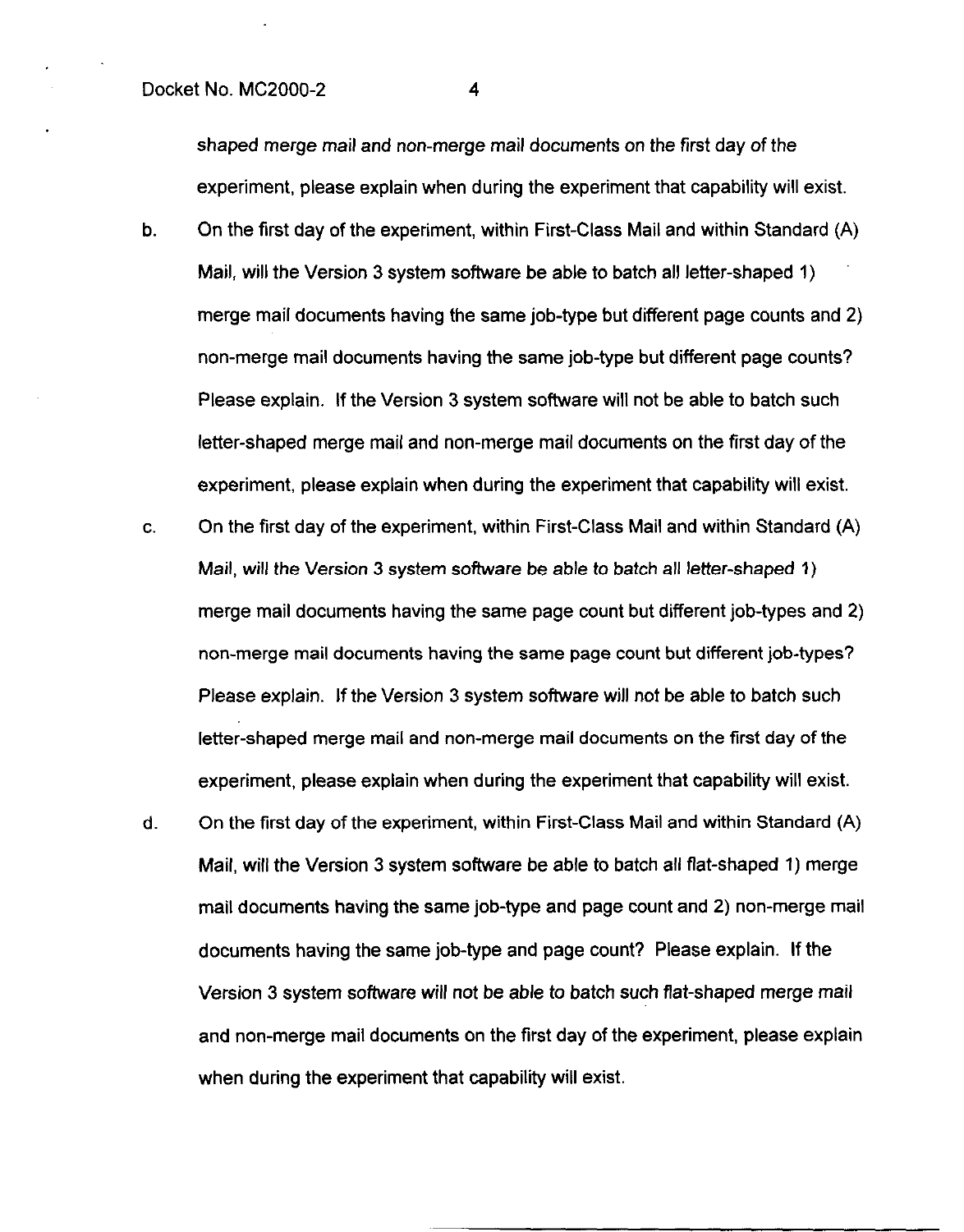#### Docket No. MC2000-2 5

- e. On the first day of the experiment, within First-Class Mail and within Standard (A) Mail, will the Version 3 system software be able to batch all flat-shaped 1) merge mail documents having the same job-type but different page counts and 2) nonmerge mail documents having the same job-type but different page counts? Please explain. If the Version 3 system software will not be able to batch such flat-shaped merge mail and non-merge mail documents on the first day of the experiment, please explain when during the experiment that capability will exist.
- f. On the first day of the experiment, within First-Class Mail and within Standard (A) Mail, will the Version 3 system software be able to batch all flat-shaped 1) merge mail documents having the same page count but different job-types and 2) nonmerge mail documents having the same page count but different job-types? Please explain, If the Version 3 system software will not be able to batch such flat-shaped merge mail and non-merge mail documents on the first day of the experiment, please explain when during the experiment that capability will exist.
- 9. On the first day of the experiment, within First-Class Mail and within Standard (A) Mail, will the Version 3 system software be able to batch all letter-shaped merge mail and non-merge mail documents together? Please explain. If the Version 3 system software will not be able to batch all letter-shaped merge mail and nonmerge mail documents together on the first day of the experiment, please explain when during the experiment that capability will exist.
- h. On the first day of the experiment, within First-Class Mail and within Standard (A) Mail, will the Version 3 system software be able to batch all flat-shaped merge mail and non-merge mail documents together? Please explain. If the Version 3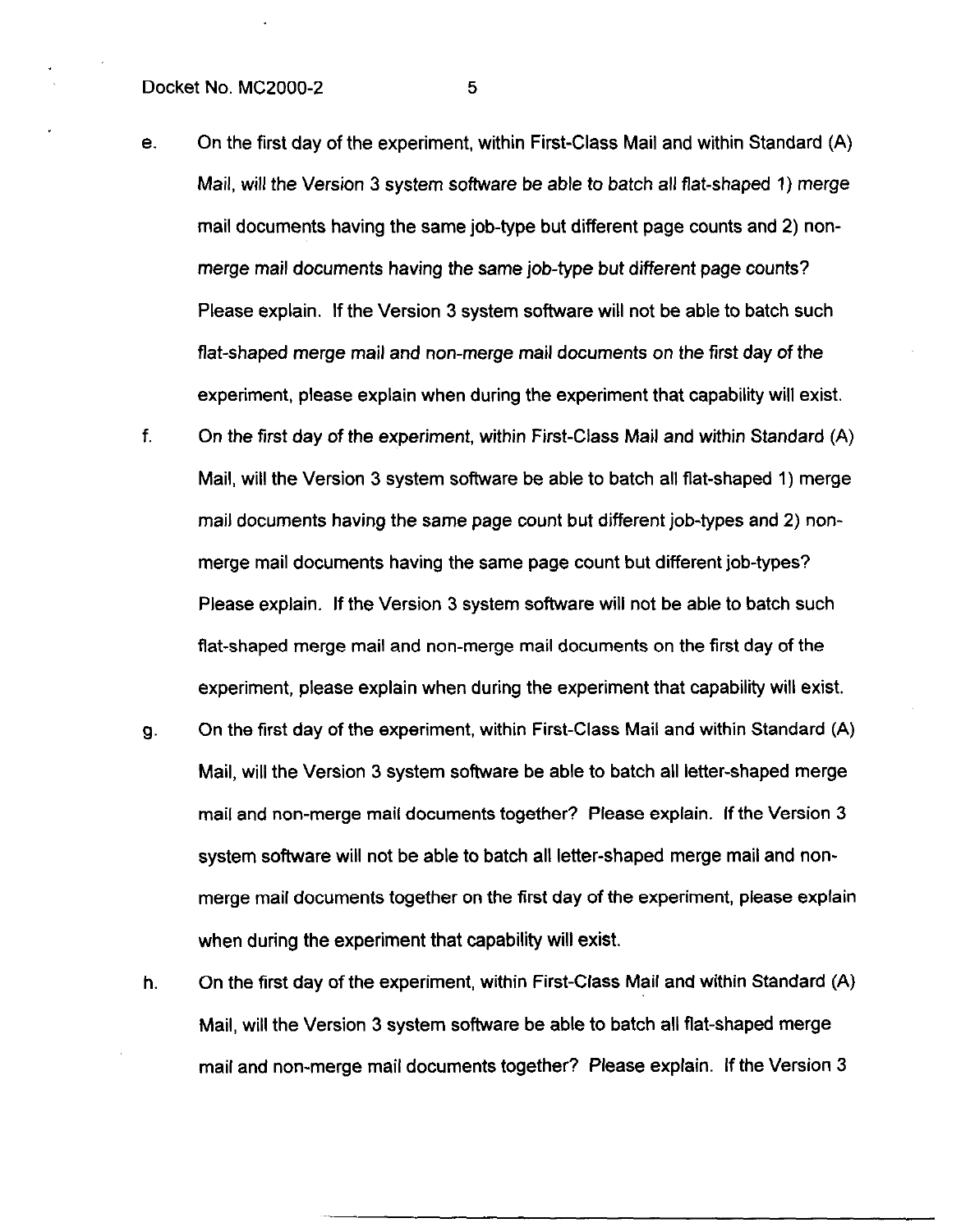system software will not be able to batch all flat-shaped merge mail and nonmerge mail documents together on the first day of the experiment, please explain when during the experiment that capability will exist.

OCAAJSPS-Tl-11. Please refer to your testimony at pages 9-11, concerning the volume of Mailing Online mail pieces during the market test, and the testimony of OCA witness Callow (OCA-T-100), Table 1, at page 27, in Docket No. MC98-1. Table I in OCA-T-100 contains Mailing Online "look-up" tables for First-Class Mail for the collection of volume data by job-type, page-count and presort level. The same number of "look-up" tables would exist for Standard (A) Mail. See Docket No. MC98-1, PBIOCA-TIOO-4. This interrogatory seeks the Mailing Online volume data requested by the "look-up" tables, as modified in parts a. and b. below.

- a. For each First-Class Mail "look-up" table, please provide the daily volume by jobtype, page-count and presort level during the market test for
	- i. merge mail documents submitted by customers in quantities of 1) fewer than 500 pieces and 2) 500 or more pieces, and
	- ii. non-merge mail documents submitted by customers in quantities of 1) fewer than 500 pieces and 2) 500 or more pieces.
- b. For each Standard (A) Mail "look-up" table, please provide the daily volume by job-type, page-count and presort level during the market test for
	- i. merge mail documents submitted by customers in quantities of 1) fewer than 200 pieces and 2) 200 or more pieces, and